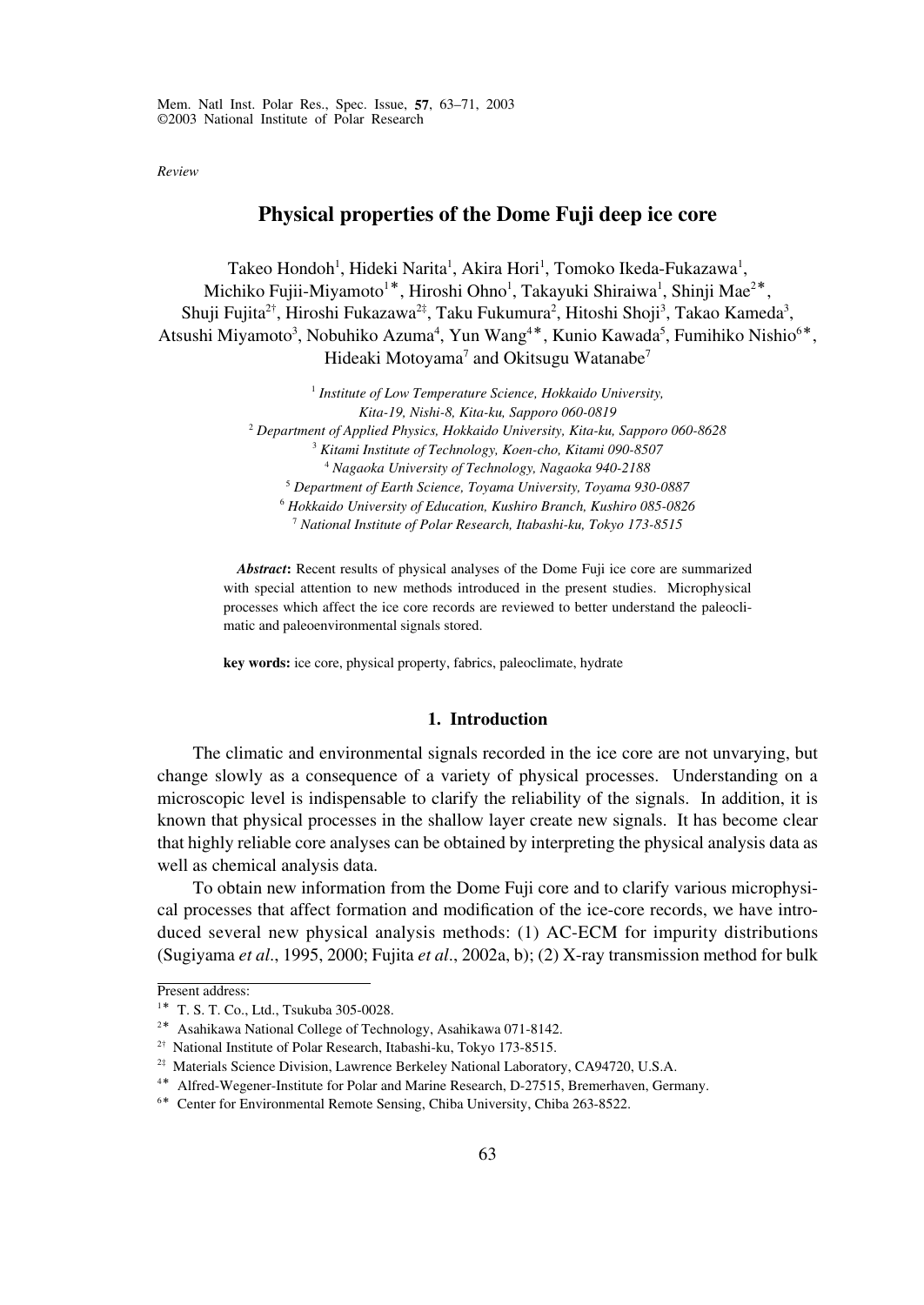density (Hori *et al*., 1999); (3) Raman spectral method for local distribution of gas molecules (Ikeda *et al*., 1999); (4) Automatic fabric analyzer for rapid analyses (Wang and Azuma, 1999); (5) Laser scattering tomography for distribution of inclusions (Narita *et al*., 1999); (6) Neutron scattering method and x-ray diffraction method for crystal structures (Fukazawa *et al*., 1998a).

Using the above new methods as well as conventional ones, physical analyses of the Dome Fuji ice core have been carried out to reveal fundamental properties of the core: (1) Stratigraphy (Watanabe *et al*., 1997a; Narita *et al*., 1999) (2) Bulk density by a volumetric method (Watanabe *et al*., 1997a; Hondoh *et al*., 1999), (3) Bulk density by an x-ray transmission method (Hori *et al*., 1999), (4) Total gas content (Hondoh *et al*., 1999), (5) Permeability and bubble volume (Watanabe *et al*., 1997a; Hondoh *et al*., 1999), (6) Distribution of air-bubbles (Narita *et al*., 1999), (7) Distribution of clathrate hydrates (Narita *et al.*, 1999) (8) Raman spectral  $N<sub>2</sub>/O<sub>2</sub>$  ratios of air-bubbles and clathrate hydrates (Ikeda *et al*., 1999; Ikeda-Fukazawa *et al*., 2001b), (9) Ice fabrics (Azuma *et al*., 1999, 2000), (10) Ice grain size (Azuma *et al*., 1999, 2000), (11) Laser scattering tomography, (12) DC-ECM and AC-ECM (Sugiyama *et al*., 2000; Fujita *et al*., 2002c), (13) Mechanical test, and (14) Crystalline structures of ice and clathrate hydrate (Fukazawa and Mae, 2000; Fukazawa *et al*., 2000).

The principal results for each of the above topics are summarized in the following sections.

## **2. Formation processes of clathrate hydrates and fractionation of gas molecules**

Among the physical processes that take place in the ice sheet, our research has emphasized clathrate hydrate formation (Shoji *et al*., 2000). The microscopic Raman scattering method is used for detailed measurements to clarify the reliability of the reproduced atmospheric composition. In the case of the Antarctic Dome Fuji core, as shown in Fig. 1, the



*Fig. 1. Number concentrations of air-bubbles and air-hydrates. The*  $\delta^{18}O$  *profile is also shown for reference (Narita et al., 1999).*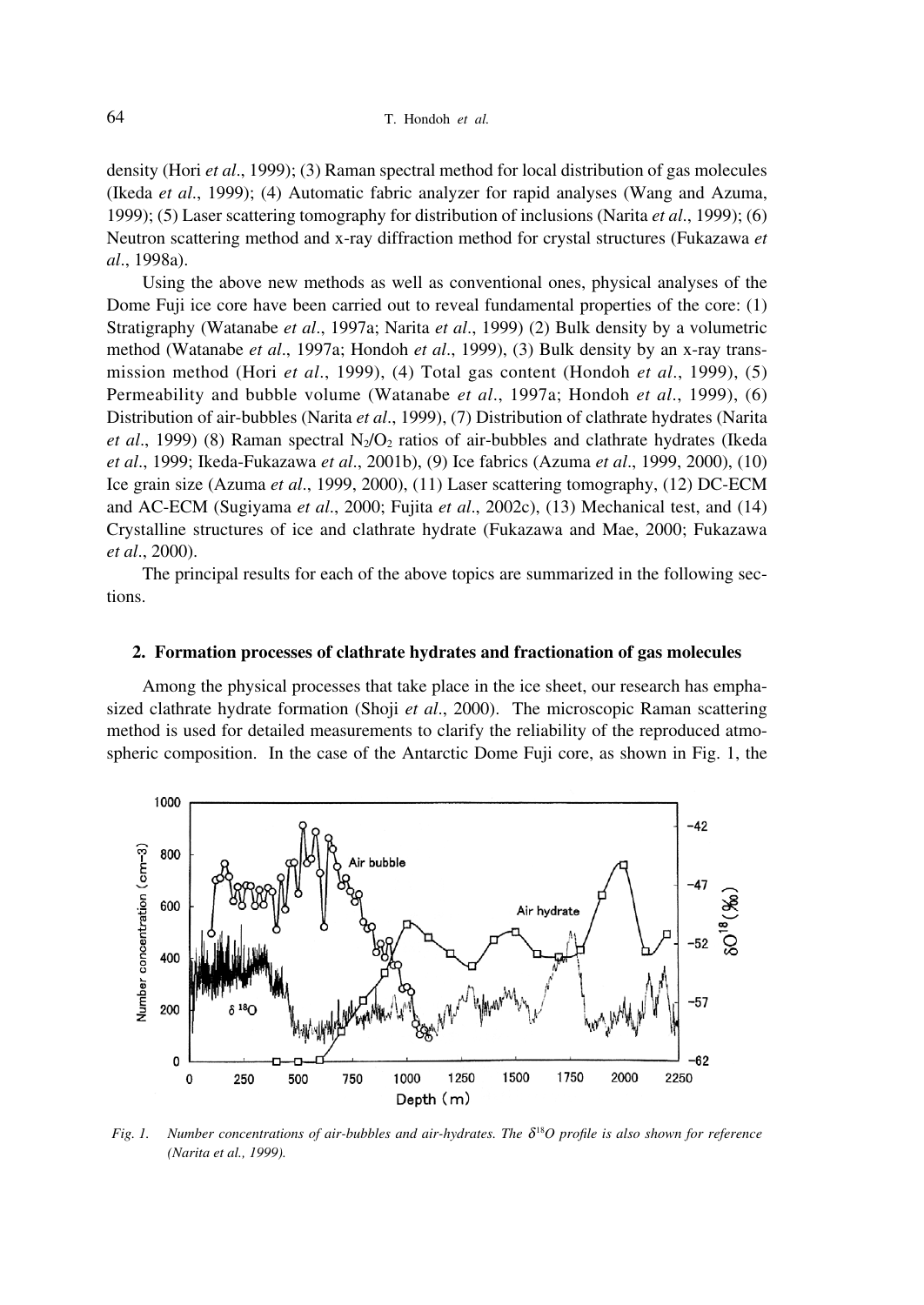transition from air-bubbles to clathrate hydrates takes place from 525 m to 1200 m (Narita *et al*., 1999; Ohno *et al*., in preparation). It is clear that, accompanying this transition, a major separation of the two major atmospheric constituent gases, nitrogen and oxygen, takes place (see Fig. 2 of the article by Ikeda-Fukazawa and Hondoh, 2003). This transition takes place in the transition zone where air-bubbles coexist with clathrate hydrates (Uchida and Hondoh, 2000), and is well explained as the result of molecular diffusion from air-bubbles to clathrate hydrates (Ikeda *et al*., 2000a, b). A model which incorporates the difference in diffusion coefficients among different types of molecules is nearly completed (Salamatin *et al*., 1998, 1999, 2001; Ikeda-Fukazawa *et al*., 2001b). The fractionation process is described in detail in a separate paper in this volume (Ikeda-Fukazawa and Hondoh, 2003). The quantitative effect of this process on analysis of atmospheric composition remains to be studied.

#### **3. Development of ice crystal textures and ice sheet flow**

Crystal *c*-axis orientations, and sizes and aspect ratios of crystal grains, were measured by the use of an automatic fabric analyzer developed by Wang and Azuma (1999). Using this powerful new tool, a large number of samples have been analyzed in a rather short period without laborious work in a cold room. As depth increases, mean crystal size increases and median inclination decreases. This change in orientation distribution of *c*-axes means that crystals rotate toward vertical orientation by vertical compressive stresses to form typical single-maximum fabrics. Differences from the average in both crystal size and median inclination correlate with the  $\delta^{18}O$  profile (Azuma *et al.*, 1999). These correlations were well explained in terms of impurity contents and contribution of diffusional creep (Azuma *et al*., 2000).

Flow characteristics of ice sheets are strongly affected by the ice crystal texture, partic-



*Fig. 2. Texture development of the Dome Fuji ice core (Azuma et al., 2000).*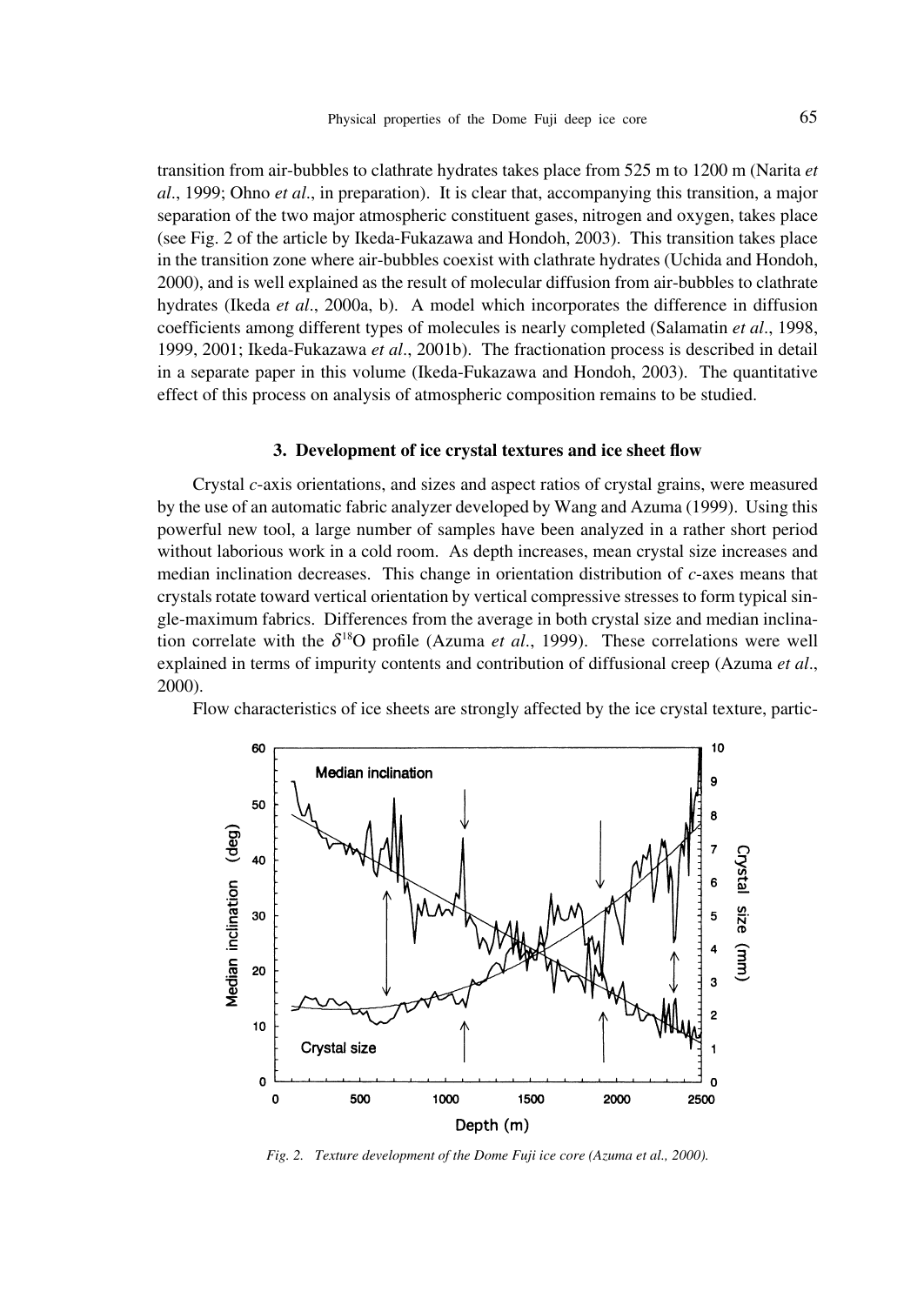ularly the distribution of *c*-axis orientations. In the Antarctic Dome Fuji core, as shown in Fig. 2, the *c*-axes gradually become oriented in the vertical direction, clearly becoming large single crystals at great depth (Azuma *et al*., 1999, 2000). This is a consequence of rotation of crystals by compressional deformation in the vertical direction; it has been discovered that, reflecting the characteristics of the dome, the width of the distribution of orientations decreases linearly with increasing depth. Deviations from linearity observed in places are caused by the effect of impurities, of which there were many during cold periods. A similar trend occurs in the distribution of ice crystal sizes. Crystal grain diameters gradually increase with increasing depth, but, as in the case of the *c*-axis orientations, there are large deviations from the average trend during cold periods. Various factors that can alter the rate of grain growth have been studied in terms of correlations between the grain diameters and impurity contents (Azuma *et al*., in preparation)

Flow calculations and simulations done thus far have created the ice as an isotropic deforming body, but in some cases ice behaves as a strongly plastic anisotropic substance that deforms several tens of times faster (for example, Miyamoto *et al*., 1999). As deformation progresses, the ice crystals rotate and their *c*-axes align along the direction of the compression axis. As a result, deformation of the ice sheet shows a strong directional dependence with respect to stress. It is not easy to do a 3-dimensional flow simulation that incorporates all of these processes, but if simplified flow laws that have been discovered in a series of research studies (Azuma *et al*., 1999) are used, it becomes possible. We are improving the model in order to do more realistic flow calculations. Meanwhile, we are using the distribution of crystal orientations and grain diameters to establish a new method to accurately reproduce the flow at the dome location (Azuma *et al*., 2000). It is expected that this will also be a new method to estimate the age of the ice although the Dome Fuji core has already been dated by several different methods (Watanabe *et al*., 1997b; Hondoh *et al*., 2002). This result also illustrates the importance of understanding the physical processes involved in interpreting related data.

# **4. Stratigraphical analysis**

By careful observations of the Dome Fuji core, a characteristic layer structure was found in the shallow part of the cores, and the thickness or periodicity of the structure was measured. The average water-equivalent-thickness of the layer is 28 mm, which is close to the present accumulation rate (32 mm determined by using 1966 Tritium reference, and 25 mm by snow stake measurements). This variation of layer thickness probably suggests changes in accumulation rates in the last 5000 years (Narita *et al*., 2003). Similar layer structure was also found by an x-ray transmission method to measure a detailed density profile with a spatial resolution down to 1 mm (Hori *et al*., 1999), for example as shown in Fig. 3. To understand the layering in firn densification, these data obtained by core analyses are compared with the layer structure observed in surface snow at Dome Fuji (Shiraiwa *et al*., 1996) and surface mass balance data (Kameda *et al*., 1997).

Numbers and sizes of air-bubbles and clathrate hydrates were measured by optical microscope observations and laser scattering tomography (Narita *et al*., 1999; Ohno *et al*., in preparation). As transition from bubbles to hydrates, the number concentration of air-bubbles gradually decreased and finally disappeared at 1200 m. The first hydrate crystal was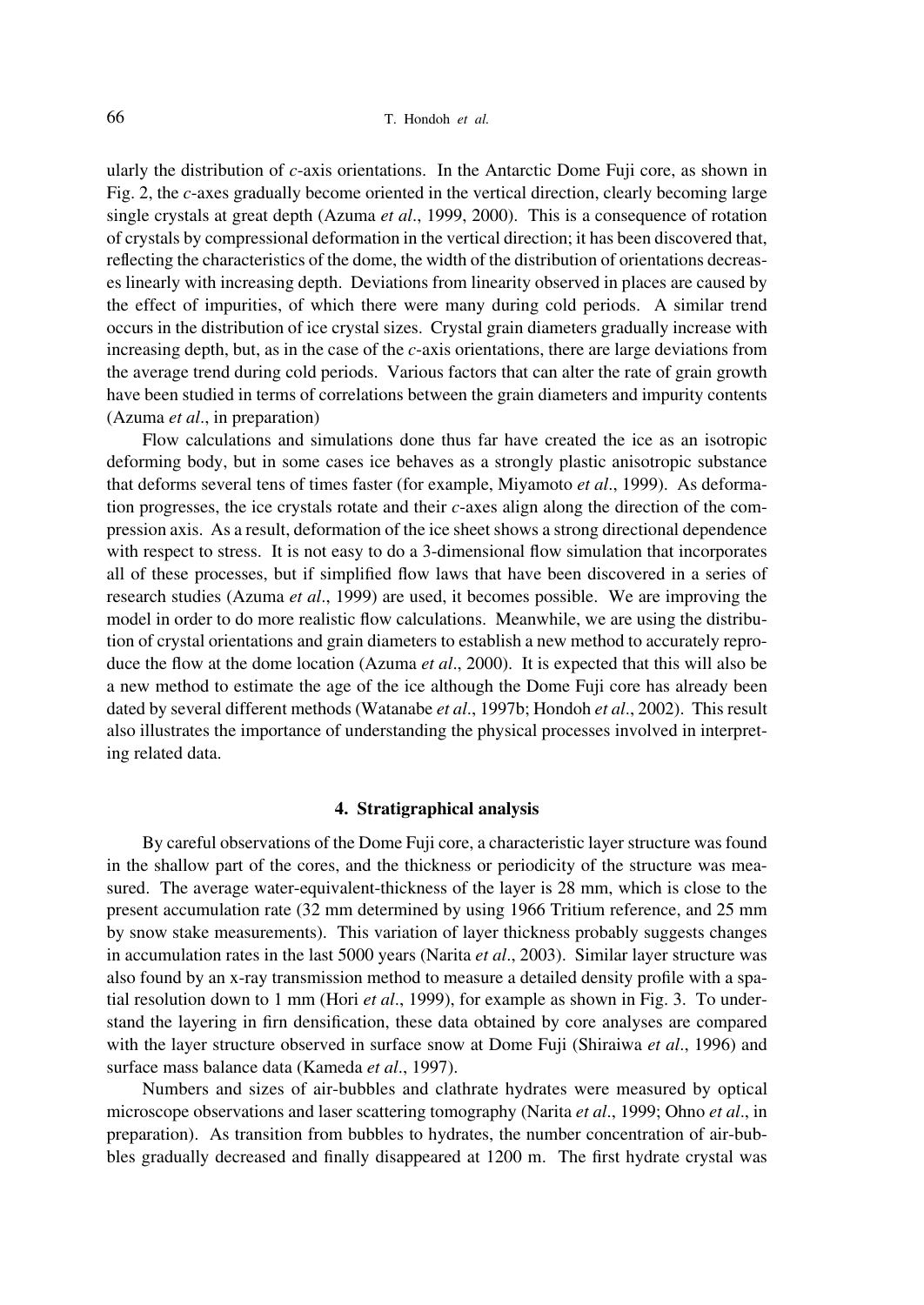

*Fig. 3. X-ray density profile and x-ray stratigraphy (Hori et al., 1999).*

found at 525 m, and the number concentrations of the hydrates increased with depth. The transition zone at Dome Fuji is therefore from 525 m to 1200 m. Above and below the transition zone, the fluctuation of the number concentrations seems to correlate with  $\delta^{18}O$ although more data at shorter intervals are required for further discussion of the phenomenon (Narita *et al*., 1999).

To observe the distribution of inclusions such as air-bubbles, air-hydrates and other particles, laser scattering tomography was used. A layer structure was found in the distribution of air-bubbles and air-hydrates. From the detailed profile of the number densities of airhydrates, we found a periodic fluctuation in the number densities of which period decreases with depth. Since such a non-uniform distribution of air-hydrates is attributed to non-uniform distribution of air-bubbles, the period probably corresponds to stratigraphical period found in the shallow part. This fact offers us a new method to deduce accumulation rates along the whole length of the Dome Fuji core (Narita *et al*., 2003).

It is known that many physical analysis data are correlated in some way with the concentration of the isotope  $\delta^{18}$ O or  $\delta$ D, but unless the cause of the correlation is made clear, the data concerned do not constitute a useful signal. Here let us explain the indices which are believed to be useful. In Greenland ice cores, the seasonal variation of the isotope  $\delta^{18}O$  is used to estimate age and precipitation, but in deep layers in Greenland and in Antarctica, formed from a small annual amount of snowfall, the seasonal variation of isotopic composition cannot be observed (Watanabe *et al*., 1999a, b). As an alternate method, we are analyzing the physical layer structure. In shallow layers, the layer structure reflects seasonal variations in the deposition process. We have discovered that in the deeper part these variations remain as variations in the number density of air-bubbles and clathrate hydrates. Deformational compression in the vertical direction causes the annual layer thickness to decrease with depth, but it is still possible to see the effect of deposition processes (Narita *et al*., 2003). To determine annual precipitation from layer thickness at depth a correction for glacier flow would be necessary. Being able to estimate annual precipitation through all layers and to determine ages along the time axis has very great significance. Measurements are being continued in order to obtain detailed data.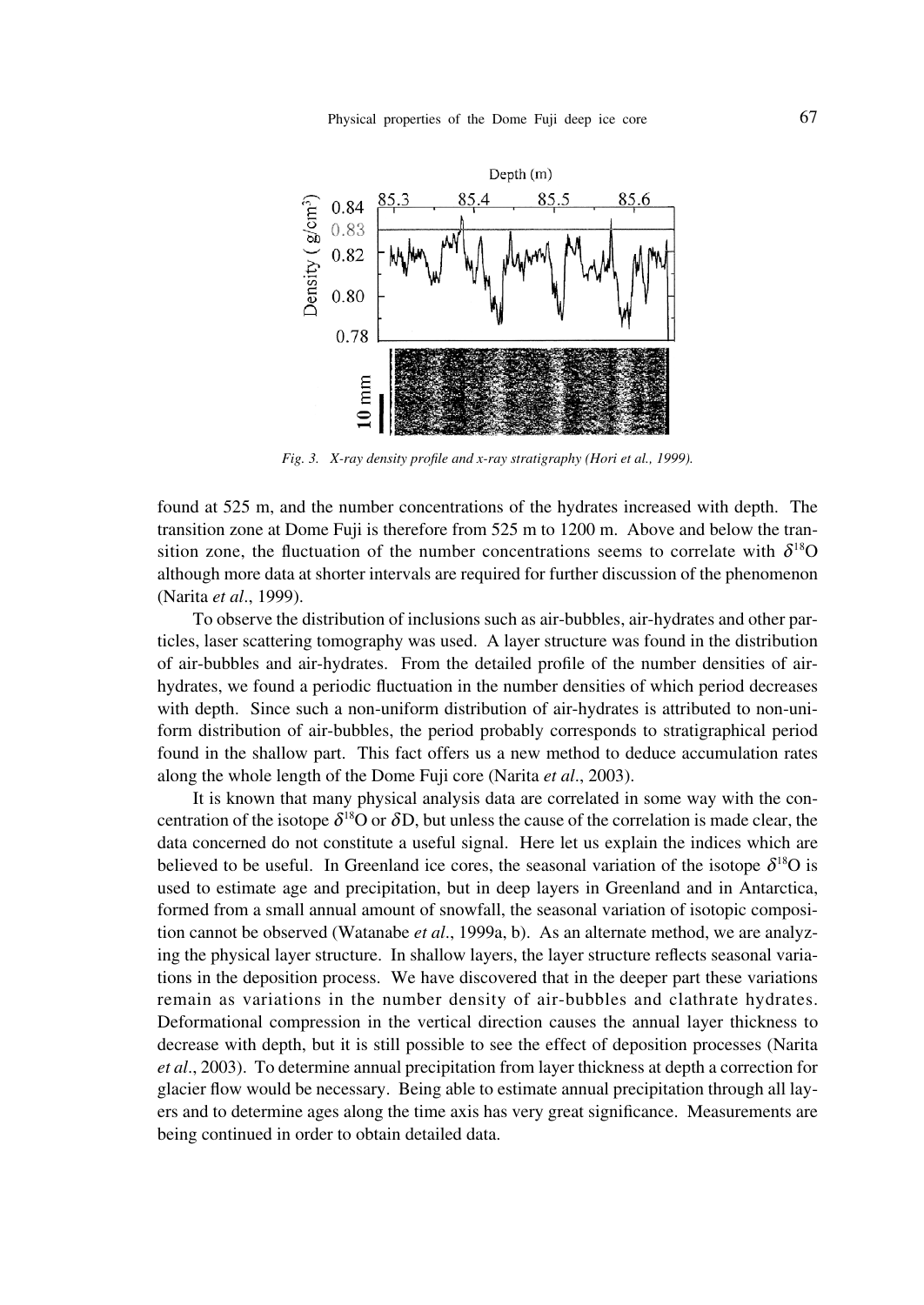### **5. Electrical properties of ice cores and radar echo sounding**

The ECM technique (DC-ECM) developed by Hammer (1983) is one of the standard methods for ice core analyses to observe the distribution of acidity along the whole length of ice cores. In this method, a continuous profile of DC currents is recorded by scanning two electrodes on the ice surface. In contrast, the AC current profile is recorded by a new AC-ECM technique. This new method permits us to observe the distributions of both basic and acid impurities (Sugiyama *et al*., 1995). Although similar changes can be seen in the DC-ECM and AC-ECM profiles below 800 m depth, a significant difference was also found. Comparisons of the two profiles offer a new tool to find unknown paleoenvironmental events.

New events have been discovered from the AC conductivity profile. Whereas DC conductivity reveals the distribution of acidic impurities, the AC conductivity profile, newly introduced in this research, is also sensitive to alkaline impurities, and previously unknown characteristic changes are being discovered (Fujita *et al*., 2000, 2002a,b,c; Sugiyama *et al*., 2000). We are also continuing detailed analysis to observe the local distribution of impurities that may affect the electrical properties of ice (Fukazawa *et al*., 1998b).

The dual wavelength ice radar which we are using for the first time in our on-site observations is attracting attention as a powerful method to clarify the internal structure of the ice sheet (Fujita *et al*., 1999, 2002d; Matsuoka *et al*., 2002; Siegert and Fujita, 2001). The ice radar used in the past was only able to detect the layer structure inside the ice sheet; the present method is able to detect variations in such physical characteristics as the distribution of crystal orientations as shown in Fig. 4. This is a new technology that uses the capability to separate reflection effects due to the real and imaginary parts of the permittivity by compar-



*Fig. 4. Schematic map interpretation of the dominant radio echo reflection mechanisms from the Dome Fuji area to the coast. EFZ: echo free zone. In a P<sub>D</sub> zone, reflection is dominantly caused by local fluctuations in dielectric permittivity depending on density; in a PcoF zone, by local fluctuations in dielectric permittivity depending on crystal orientation fabrics; and in a C<sub>A</sub> <i>zone, by local fluctuations in electrical conductivity depending on acidity. These dominant mechanisms were deduced from the detailed local measurements at the ten sites indicated by the downward arrows and the cross section analyses at the five shaded-areas denoted by a, b, c, d and e (Fujita et al., 1999).*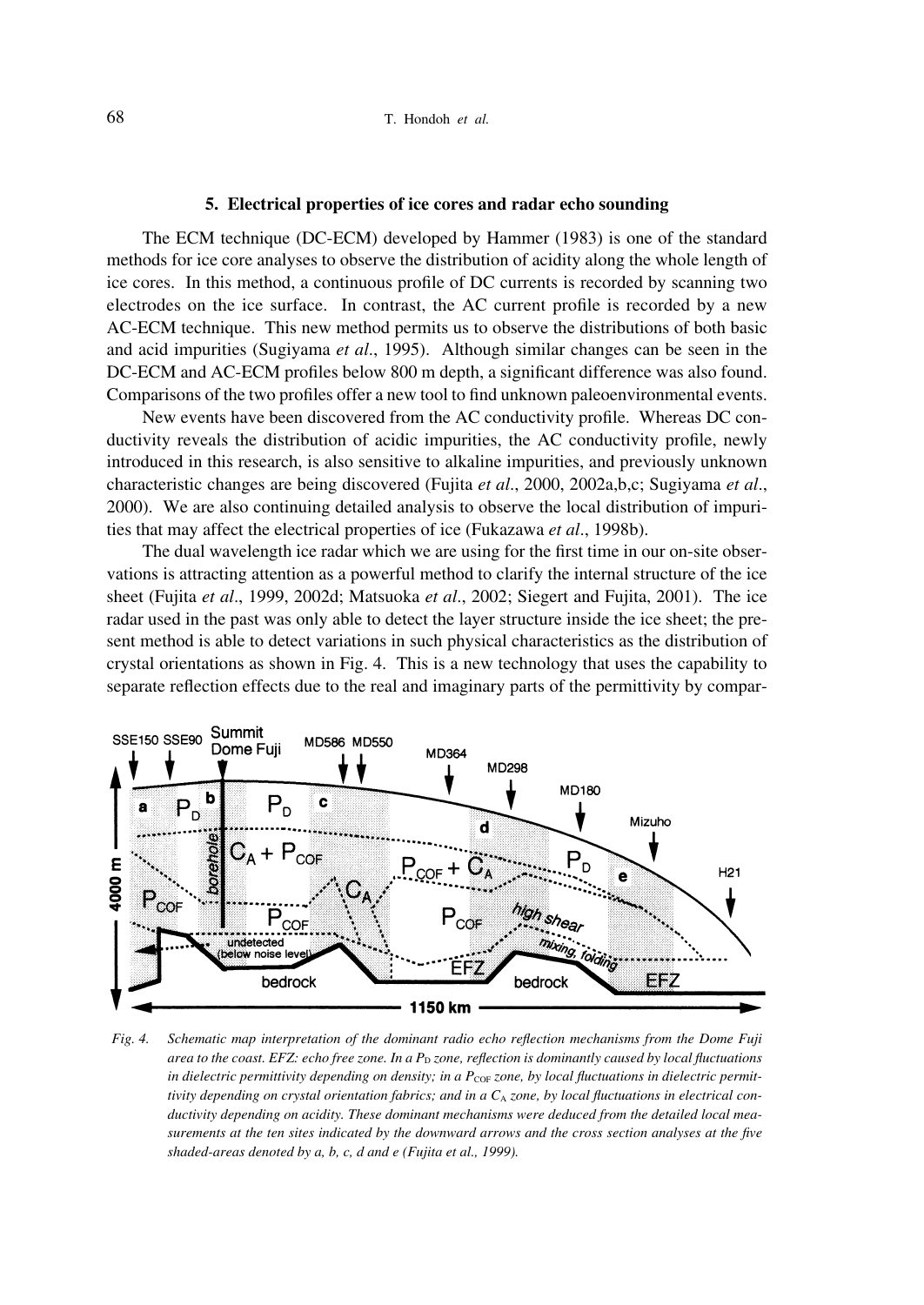ing data obtained at 2 wavelengths. We have succeeded in determining the variations of crystal structure that accompany flow, which not only provides ice core data over 2 dimensions but also provides important data for ice sheet flow calculations.

An important physical characteristic of the crystals is disorder in the proton arrangement; it is known that there is a phase transition to the ordered phase at and below 72K. However, the characteristics of the ordered phase have been discovered in measurement of Raman scattering and neutron scattering in the ice core even though the temperature is much higher than 72K (Fukazawa *et al*., 1998a, 1999a, b, 2000; Fukazawa and Mae, 2000; Ikeda-Fukazawa *et al*., 2001a). There is a strong possibility that, as a result of aging for a very long time in the ice sheet, a condition exists that cannot be produced in the laboratory. As a result of molecular dynamic simulation, it has become clear that even in the absence of the ordered phase, if there is change in the hydrogen bond combination a similar spectral variation will be obtained (Horikawa *et al*., in preparation). However, why this kind of ice exists in the ice sheets and what kind of effect it has on core analysis data remain as subjects for future research.

### **Acknowledgments**

The authors would like to thank all participants in drilling, field work and ice sampling carried out by the Japanese Antarctic Research Expedition (JARE). This work was supported by a Grant-in-Aid for Scientific Research (No. 10204101) from the Ministry of Education, Culture, Sports, Science and Technology, Japan.

#### **References**

- Azuma, N., Wang, Y., Mori, K., Narita, H., Hondoh, T., Shoji, H. and Watanabe, O. (1999): Textures and fabrics in the Dome F (Antarctica) ice core. Ann. Glaciol., **29**, 163–168.
- Azuma, N., Wang, Y., Yoshida, Y., Narita, H., Hondoh, T., Shoji, H. and Watanabe, O. (2000): Crystallographic analysis of the Dome Fuji ice core. Physics of Ice Core Records, ed. by T. Hondoh. Sapporo, Hokkaido Univ. Press, 45–61.
- Fujita, S., Maeno, H., Uratsuka, S., Furukawa, T., Mae, S., Fujii, Y. and Watanabe, O. (1999): Nature of radio echo layering in the Antarctic ice sheet detected by a two-frequency experiment. J. Geophys. Res., **104** (B6), 13013–13024.
- Fujita, S., Matsuoka, T., Ishida, T., Matsuoka, K. and Mae, S. (2000): A summary of the complex dielectric permittivity of ice in the megahertz range and its applications for radar sounding of polar ice sheets. Physics of Ice Core Records, ed. by T. Hondoh. Sapporo, Hokkaido Univ. Press, 185–212.
- Fujita, S., Azuma, N., Fujii, Y., Kameda, T., Kamiyama, K., Motoyama, H., Narita, H., Shoji, H. and Watanabe, O. (2002a): Ice core processing at Dome Fuji Station, Antarctica. Mem. Natl Inst. Polar Res., Spec. Issue, **56**, 275–286.
- Fujita, S., Azuma, N., Motoyama, H., Kameda, T., Narita, H., Matoba, S., Igarashi, M., Kohno, M., Fujii, Y. and Watanabe, O. (2002b): Linear and non-linear relations between high-freguency-limit conductivity, AC-ECM signals and ECM signals of Dome F Antarctic ice core from a labolatory experiment. Ann. Glaciol., **35**, 321–328.
- Fujita, S., Azuma, N., Motoyama, H., Kameda, T., Narita, H., Fujii, Y. and Watanabe, O. (2002c): Electrical measurements on the 2503 m Dome F Antarctic ice core. Ann. Glaciol., **35**, 313–320.
- Fujita, S., Maeno, H., Furukawa, T. and Matsuoka, K. (2002d): Scattering of VHF radio waves from within the top 700 m of the Antarctic ice sheet and its relation to the depositional environment: a case study along the Syowa-Mizuho-Dome F traverse. Ann. Glaciol., **34**, 157–164.
- Fukazawa, H. and Mae, S. (2000): The vibrational spectra of ice Ih and polar ice. Physics of Ice Core Records, ed.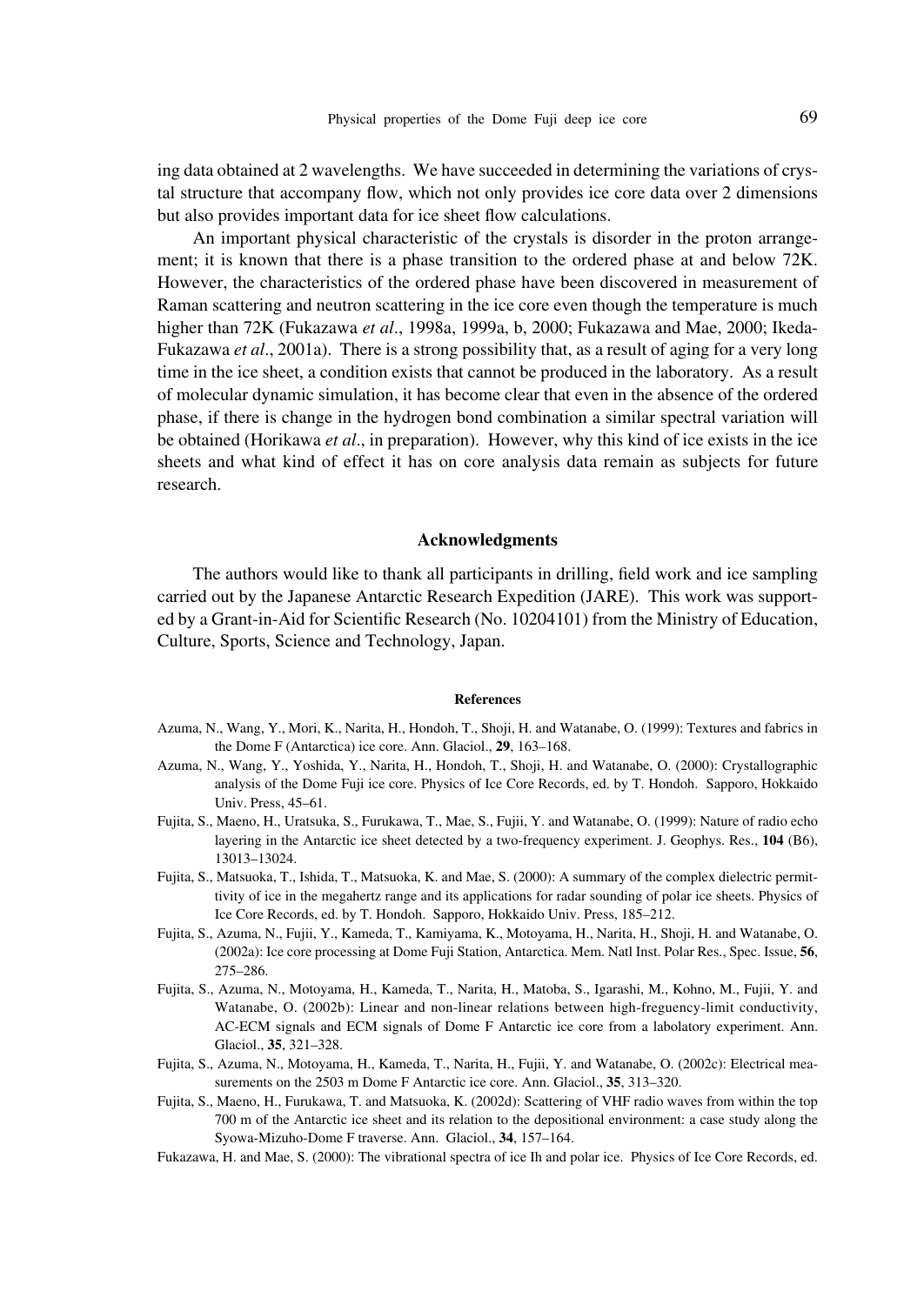by T. Hondoh. Sapporo, Hokkaido Univ. Press, 25–42.

- Fukazawa, H., Mae, S., Ikeda, S. and Watanabe, O. (1998a): Proton ordering in Antarctic ice observed by Raman and Neutron scattering. Chem. Phys. Lett., **294**, 554–558.
- Fukazawa, H., Sugiyama, K., Mae, S., Narita, H. and Hondoh, T. (1998b): Acid ions at triple junction of Antarctic ice observed by Raman scattering. Geophys. Res. Lett., **25**, 2845–2848.
- Fukazawa, H., Mae, S., Ikeda, S. and Lipenkov, V.Y. (1999a): Neutron scattering measurements on Vostok Antarctic ice. Polar Meteorol. Glaciol., **13**, 75–82.
- Fukazawa, H., Mae, S., Ikeda, S. and Watanabe, O. (1999b): Incoherent inelastic neutron scattering measurements on Dome Fuji Antarctic ice. Earth Planet. Sci. Lett., **171**, 481–487.
- Fukazawa, H., Mae, S. and Ikeda, S. (2000): Raman scattering and neutron-diffraction studies of fresh ice and Antarctic ice. Ann. Glaciol., **31**, 247–251.
- Hammer, C.U. (1983): Initial direct current in the buildup of space charges and the acidity of ice cores. J. Phys. Chem., **87**, 4099–4103.
- Hondoh, T., Narita, H., Hori, A., Fujii, M., Shoji, H., Kameda, T., Mae, S., Fujita, S., Ikeda, T., Fukazawa, H., Fukumura, T., Azuma, N., Wong, Y., Kawada, K., Watanabe, O. and Motoyama, H. (1999): Basic analyses of Dome Fuji deep ice core. Part 2: Physical properties. Polar Meteorol. Glaciol., **13**, 83–89.
- Hondoh, T., Shoji, H., Watanabe, O., Salamatin, A. N. and Lipenkov, V. Ya. (2002): Depth-age and temperature prediction at Dome Fuji station, East Antarctica. Ann. Glaciol., **35**, 384–390.
- Hori, A., Tayuki, K., Narita, H., Hondoh, T., Fujita, S., Kameda, T., Shoji, H., Azuma, N., Kamiyama, K., Fujii, Y., Motoyama, H., and Watanabe, O. (1999): A detailed density profile of the Dome Fuji (Antarctica) shallow ice core by x-ray transmission method. Ann. Glaciol., **29**, 211–214.
- Ikeda, T., Fukazawa, H., Mae, S., Pepin, L., Duval, P., Champagnon, B., Lipenkov, V.Y. and Hondoh, T. (1999): Extreme fractionation of gases caused by formation of clathrate hydrates in Vostok Antarctic ice. Geophys. Res. Lett., **26**, 91–94.
- Ikeda, T., Salamatin, A.N., Lipenkov, V.Y. and Hondoh, T. (2000a): Diffusion of air molecules in polar ice sheets. Physics of Ice Core Records, ed. by T. Hondoh. Sapporo, Hokkaido Univ. Press, 393–421.
- Ikeda, T., Salamatin, A.N., Lipenkov, V.Y., Mae, S. and Hondoh, T. (2000b): Spatial distribution of air molecules within individual clathrate hydrates in polar ice sheets. Ann. Glaciol., **31**, 252–256.
- Ikeda-Fukazawa and Hondoh, T. (2003): Behavior of air molecules in polar ice sheets. Mem. Natl Inst. Polar Res., Spec. Issue, **57**, 178–186.
- Ikeda-Fukazawa, T., Hondoh, T., Fukazawa, H. and Ikeda, S. (2001a): Incoherent inelastic neutron scattering of clathrate hydrates. J. Phys. Soc. Jpn., **70**, 289–291.
- Ikeda-Fukazawa, T., Hondoh, T., Fukumura, T., Fukazawa, H. and Mae, S. (2001b): Variation in N<sub>2</sub>/O<sub>2</sub> ratio of occluded air in Dome Fuji Antarctic ice. J. Geophys. Res., **106**, 17799–17810.
- Kameda, T., Azuma, N., Furukawa, T., Ageta, Y. and Takahashi, S. (1997): Surface mass balance, sublimation and snow temperatures at Dome Fuji Station, Antarctica, in 1995. Proc. NIPR Symp. Polar Meteorol. Glaciol., **11**, 24–34.
- Matsuoka, K., Maeno, H., Uratsuka, S., Fujita, S., Furukawa, T. and Watanabe, O. (2002): A ground-based, multifrequency ice-penetrating radar system. Ann. Glaciol., **34**, 171–176.
- Miyamoto, A., Narita, H., Hondoh, T., Shoji, H., Kawada, K., Watanabe, O., Dahl-Jensen, D., Gundestrup, N., Clausen, H. B. and Duval, P. (1999): Ice-sheet flow conditions deduced from mechanical tests of ice core. Ann. Glaciol., **29**, 179–183.
- Narita, H., Azuma, N., Hondoh, T., Fujii, M., Kawaguchi, M., Mae, S., Shoji, H., Kameda, T. and Watanabe, O. (1999): Characteristics of air bubbles and hydrates in the Dome F ice core, Antarctica. Ann. Glaciol., **29**, 207–210.
- Narita, H., Azuma, N., Hondoh, T., Hori, A., Hiramatsu, T., Fujii-Miyamoto, M., Satow, K., Shoji, H. and Watanabe, O. (2003): Estimation of annual layer thickness from stratigraphical analysis of Dome Fuji deep ice core. Mem. Natl Inst. Polar Res., Spec. Issue, **57**, 38–45
- Salamatin, A.N., Hondoh, T., Uchida, T. and Lipenkov, V.Y. (1998): Post-nucleation conversion of an air bubble to clathrate air-hydrate crystal in ice. J. Cryst. Growth, **193**, 197–218.
- Salamatin, A.N., Lipenkov, V.Y., Hondoh, T. and Ikeda, T. (1999): Simulated features of the air-hydrate formation process in the Antarctic ice sheet at Vostok. Ann. Glaciol., **29**, 191–201.
- Salamatin, A.N., Lipenkov, V.Y., Ikeda-Fukazawa, T. and Hondoh, T. (2001): Kinetics of air-hydrate nucleation in polar ice sheets. J. Cryst. Growth, **223**, 285–305.